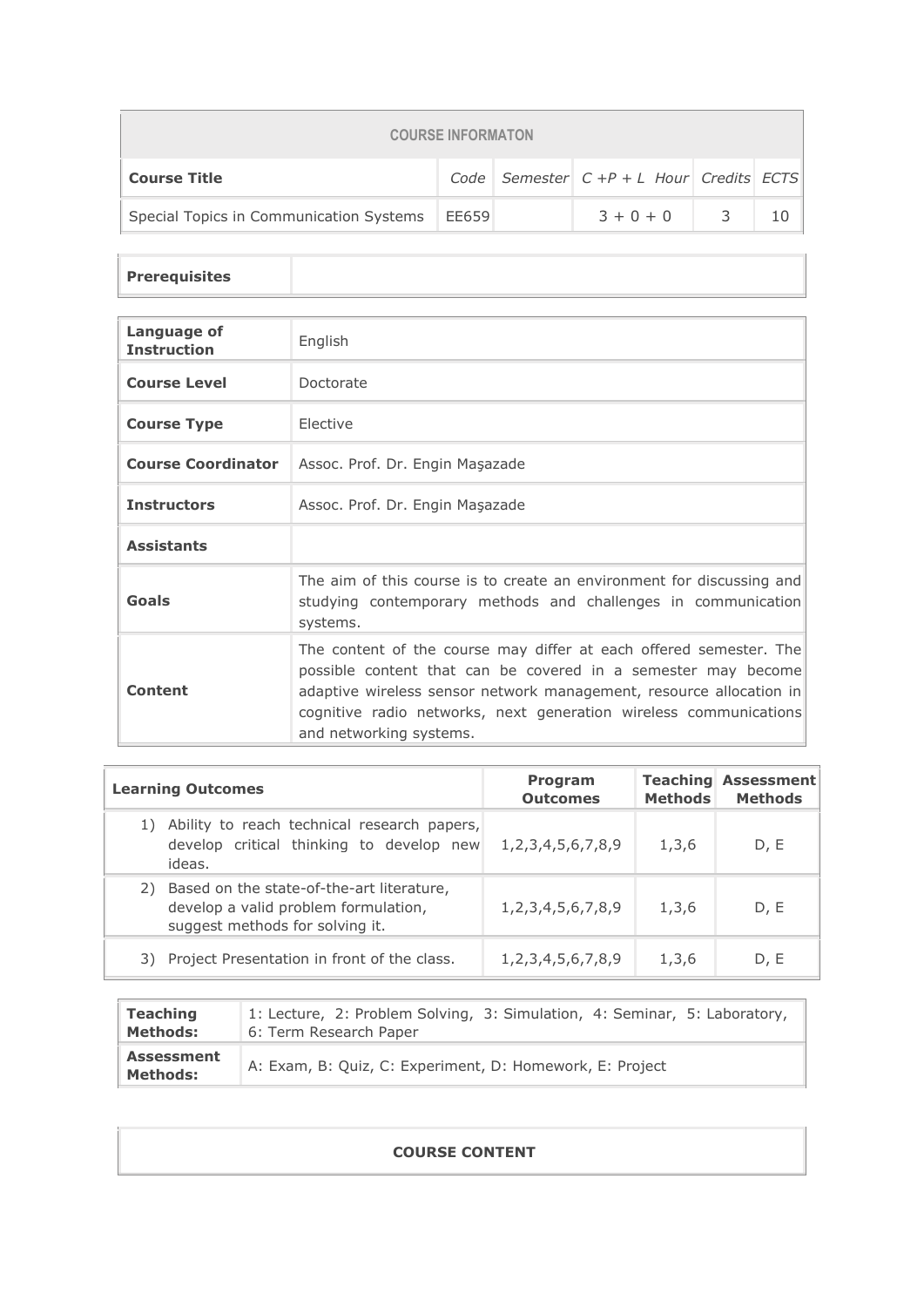|                | <b>Week Topics</b>                                         | <b>Study Materials</b> |
|----------------|------------------------------------------------------------|------------------------|
| $\mathbf{1}$   | Discussions on Emerging Methods in Wireless Communications | <b>Resources</b>       |
| $\overline{2}$ | Discussions on Emerging Methods in Wireless Communications | <b>Resources</b>       |
| 3              | Technical Paper Review and Discussions                     | Resources              |
| $\overline{4}$ | Technical Paper Review and Discussions                     | Resources              |
| 5              | Technical Paper Review and Discussions                     | <b>Resources</b>       |
| 6              | <b>Project Proposal Presentations</b>                      | Resources              |
| $\overline{7}$ | <b>Technical Paper Review and Discussions</b>              | Resources              |
| 8              | <b>Technical Paper Review and Discussions</b>              | Resources              |
| 9              | <b>Technical Paper Review and Discussions</b>              | Resources              |
| 10             | Technical Paper Review and Discussions                     | Resources              |
| 11             | <b>Project Progress Presentations</b>                      | Resources              |
| 12             | <b>Project Progress Presentations</b>                      | <b>Resources</b>       |
| 13             | <b>Project Progress Presentations</b>                      | <b>Resources</b>       |
| 14             | <b>Final Project Presentations</b>                         | Resources              |

| <b>RECOMMENDED SOURCES</b>  |                                                                                                                                                                                                                                                                                                                            |  |  |  |
|-----------------------------|----------------------------------------------------------------------------------------------------------------------------------------------------------------------------------------------------------------------------------------------------------------------------------------------------------------------------|--|--|--|
| <b>Textbook</b>             |                                                                                                                                                                                                                                                                                                                            |  |  |  |
| <b>Additional Resources</b> | <b>IEEE Communications Magazine</b><br><b>IEEE Transactions on Wireless Communications</b><br><b>IFFF Communications Letters</b><br><b>IEEE Communications Surveys &amp; Tutorials</b><br><b>IEEE Signal Processing Magazine</b><br><b>IEEE Transactions on Signal Processing</b><br><b>IEEE Signal Processing Letters</b> |  |  |  |

| <b>MATERIAL SHARING</b> |                 |  |  |
|-------------------------|-----------------|--|--|
| <b>Documents</b>        | Course Web Page |  |  |
| <b>Assignments</b>      | Course Web Page |  |  |
| <b>Exams</b>            | Course Web Page |  |  |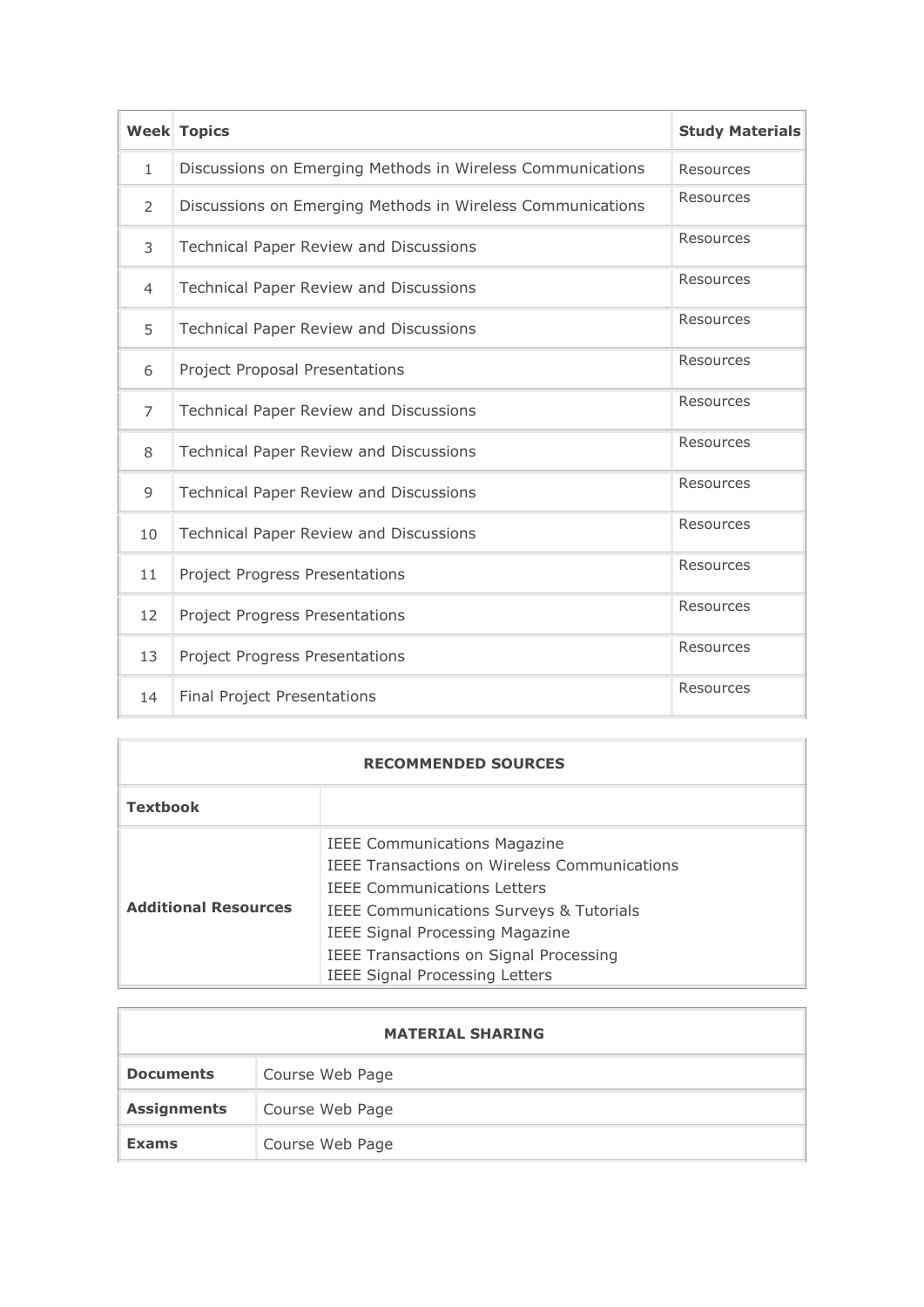| <b>ASSESSMENT</b>                                                   |               |                   |  |  |  |
|---------------------------------------------------------------------|---------------|-------------------|--|--|--|
| <b>IN-TERM STUDIES</b>                                              | <b>NUMBER</b> | <b>PERCENTAGE</b> |  |  |  |
| PROJECT PROPOSAL                                                    | 1             | 30                |  |  |  |
| PROJECT PROGRESS REPORT                                             | 1             | 30                |  |  |  |
| FINAL PROJECT AND PRESENTATION                                      | 1             | 40                |  |  |  |
| <b>Total</b>                                                        |               | 100               |  |  |  |
| <b>CONTRIBUTION OF FINAL EXAMINATION TO OVERALL</b><br><b>GRADE</b> |               | 40                |  |  |  |
| <b>CONTRIBUTION OF IN-TERM STUDIES TO OVERALL</b><br><b>GRADE</b>   |               | 60                |  |  |  |
| <b>Total</b>                                                        |               | 100               |  |  |  |

```
COURSE CATEGORY Field Course
```

| <b>COURSE'S CONTRIBUTION TO PROGRAM</b>                     |                                                                                                                                                                                                                            |              |               |   |                |   |
|-------------------------------------------------------------|----------------------------------------------------------------------------------------------------------------------------------------------------------------------------------------------------------------------------|--------------|---------------|---|----------------|---|
| Contribution<br>Program Learning Outcomes<br>N <sub>o</sub> |                                                                                                                                                                                                                            |              |               |   |                |   |
|                                                             |                                                                                                                                                                                                                            | $\mathbf{1}$ | $\mathcal{P}$ | 3 | $\overline{4}$ | 5 |
| $\mathbf{1}$                                                | Comprehends and applies basic sciences, mathematics<br>and engineering sciences at the highest possible level.                                                                                                             |              |               |   | X              |   |
| 2                                                           | Demonstrates a thorough knowledge in Electrical and<br>Electronics Engineering in breadth and depth including<br>the current trends of development.                                                                        |              |               |   | $\times$       |   |
| $\overline{3}$                                              | Designs, implements and completes an original research<br>process independently; manages this process.                                                                                                                     |              |               |   | X              |   |
| $\overline{4}$                                              | Can reach and grasp the most recent information in a<br>field, has a high level of competence in the necessary<br>methodology and skills to do research in this field.                                                     |              |               |   | $\times$       |   |
| 5                                                           | Performs a comprehensive work that results in a new<br>scientific method or technological product/process<br>development, a scientific and technological innovation, or<br>an application of a known method to a new area. |              |               |   | X              |   |
| 6                                                           | Contributes to the literature of science and technology by<br>publishing the results of academic studies in respectable<br>academic media.                                                                                 |              |               |   | X              |   |
| 7                                                           | Can critically analyze, synthesize and evaluate the ideas<br>and developments in Electrical and Electronics<br>Engineering.                                                                                                |              |               |   | X              |   |
| 8                                                           | Can communicate effectively with the Electrical and<br>Electronic Engineers and the wider scientific and social                                                                                                            |              |               |   | X              |   |